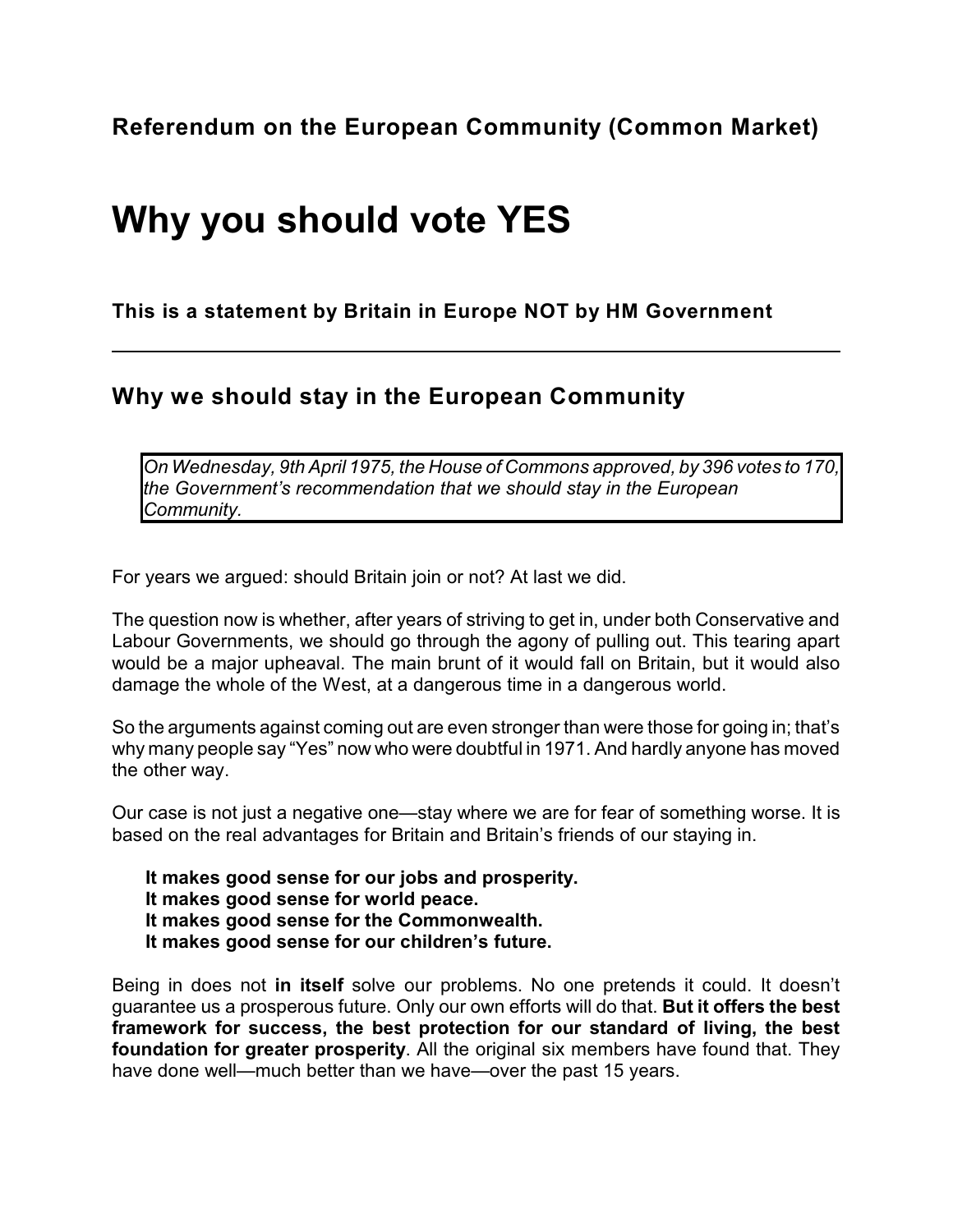*"I believe that both the security and the prosperity of the country depend upon a Yes vote. Not to have gone into Europe would have been a misfortune. But to come out would be on an altogether greater scale of self-inflicted injury. It would be a catastrophe. Itwould leave us weak and unregarded, both economical/v and politicallv."*

*Roy Jenkins, 26th March 1975*

### **Our friends want us to stay in**

If we left we would not go back to the world as it was when we joined, still less to the old world of Britain's imperial heyday. The world has been changing fast. And the changes have made things more difficult and more dangerous for this country. It is a time when we need friends. What do our friends think?

#### **The old Commonwealth wants us to stay in.**

Australia does. Canada does. New Zealand does.

#### **The new Commonwealth wants us to stay in.**

Not a single one of their 34 governments wants us to leave.

#### **The United States wants us to stay in.**

They want a close Atlantic relationship (upon which our whole security depends) with a Europe of which we are part; but not with us alone.

#### **The other members of the European Community want us to stay in.**

That is why they have been flexible in the recent re-negotiations and so made possible the improved terms which have converted many former doubters.

Outside, we should be alone in a harsh, cold world, with none of our friends offering to revive old partnerships.

*"I do not want to give any impression that the present Australian Government sees any advantage for Australia, for Europe or for the world in Britain leaving the Community—we regard European economic and political integration as one of the great historic forward movements of this century."*

*Gough Whitlam, Prime Minister of Australia, 18th December 1974*

*"Our Government recognizes the emerging fact (of Europe) and we applaud. We applauded last week in Brussels just as we applauded two years ago on the occasion of the entry into the Community of Britain, Ireland and Denmark."*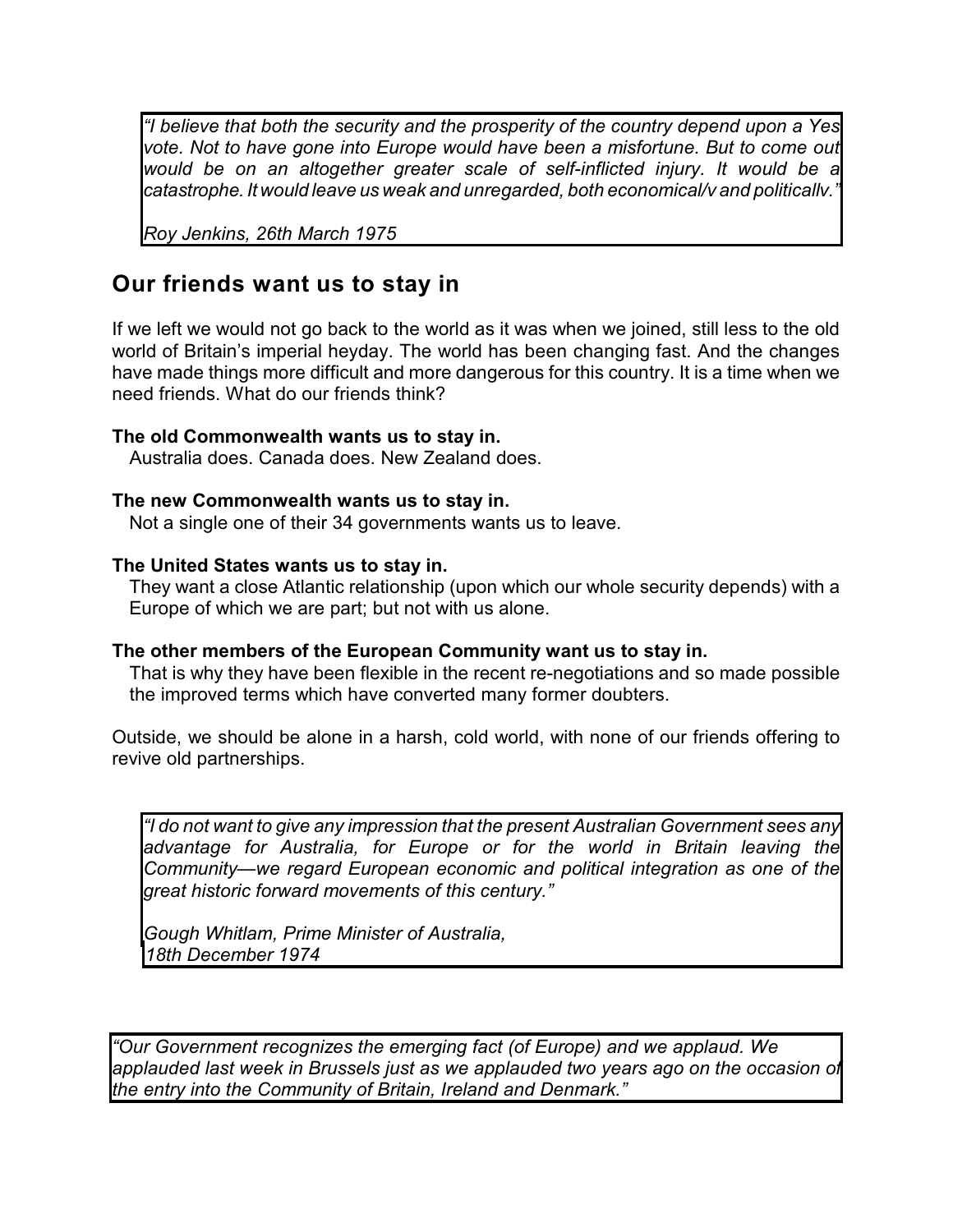*Pierre Trudeau, Prime Minister of Canada, 13th November 1974*

Question "Would you agree that if Britain does decide to withdraw from the Common Market it would be very much in the long-term interests of New Zealand?" Answer "No."

Question "Why do you say that?"

Answer "I think that New Zealand's interest must in the long-term be in the strongest possible Europe and the strongest possible U.K."

Wallace Rowling, Prime Minister of New Zealand, answering questions on 22nd February 1975

### **Why can't we go it alone?**

To some this sounds attractive. Mind our own business. Make our own decisions. Pull up the drawbridge. In the modern world it just is not practicable. It wasn't so even 40 or 60 years ago. The world's troubles, the world's wars inevitably dragged us in. Much better to work together to prevent them happening.

Today we are even more dependent on what happens outside. Our trade, our jobs, our food, our defence cannot be wholly within our own control. That is why so much of the argument about sovereignty is a false one. It's not a matter of dry legal theory. The real test is how we can protect our own interests and exercise British influence in the world. The best way is to work with our friends and neighbours.

If we came out, the Community would go on taking decisions which affect us vitally—but we should have no say in them. **We would be clinging to the shadow of British sovereignty while its substance flies out of the window.**

The European Community does not pretend that each member nation is not different. It strikes a balance between the wish to express our own national personalities and the need for common action. **All decisions of any importance must be agreed by every member.**

### **Our traditions are safe**

We can work together and still stay British. The Community does not mean dull uniformity. It hasn't made the French eat German food or the Dutch drink Italian beer. Nor will it damage our British traditions and way of life.

The position of the Queen is not affected. She will remain Sovereign of the United Kingdom and Head of the Commonwealth. Four of the other Community countries have monarchies of their own.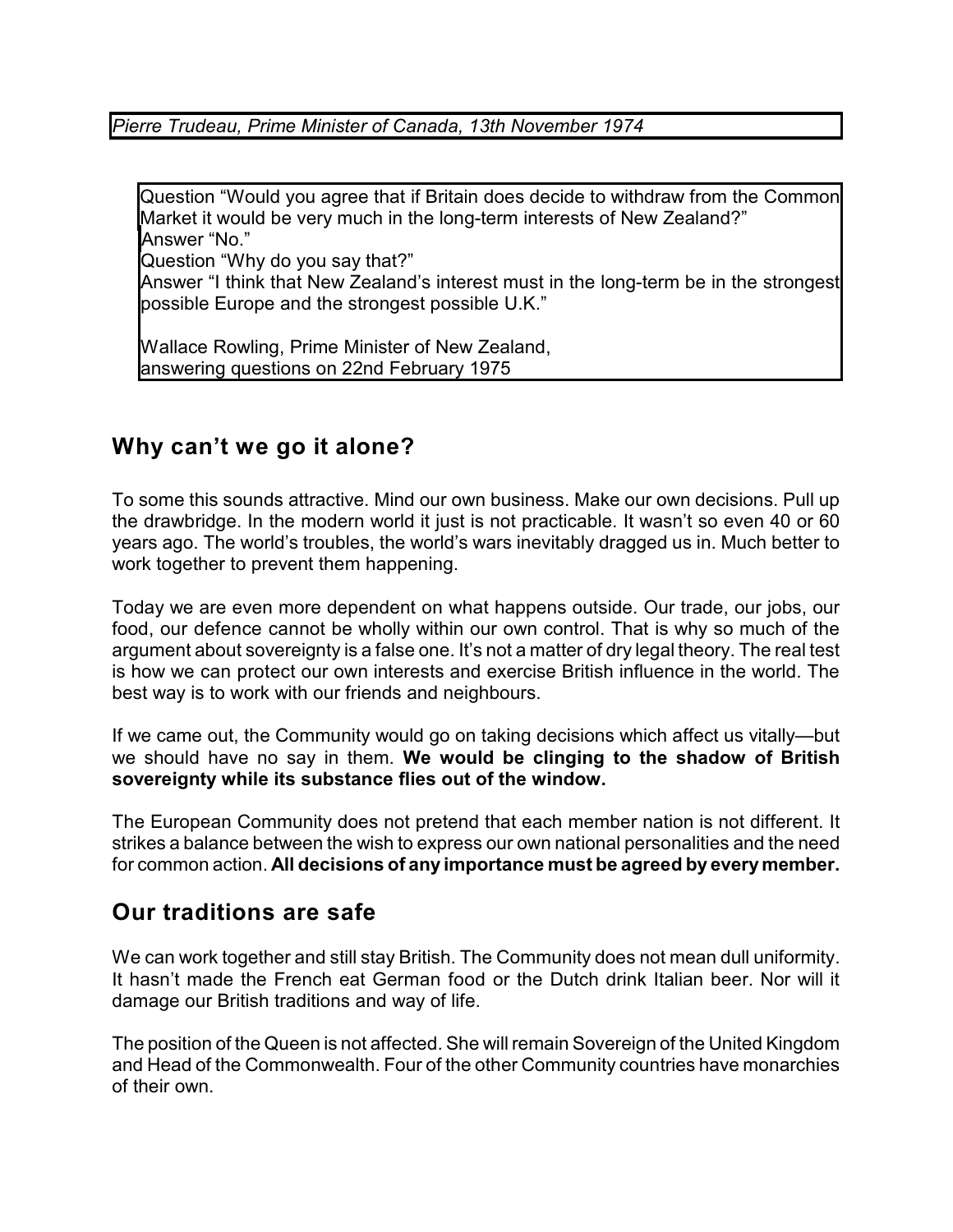English Common Law is not affected. For a few commercial and industrial purposes there is need for Community Law. But our criminal law, trial by jury, presumption of innocence remain unaltered. So do our civil rights. Scotland, after 250 years of much closer union with England, still keeps its own legal system.

*"I am proud to have been a member of the Cabinet that took Britain into Europe. At that time there were those who did not want us to join. I believe that many of them today have changed and now consider that once we are in, it would be catastrophic to withdraw."*

*William Whitelaw, 26th March 1975*

# **Staying in protects our jobs**

Jobs depend upon our industries investing more and being able to sell in the world. If we came out, our industry would be based on the smallest home market of any major exporting country in the world, instead of on the Community market of 250 million people.

It is very doubtful if we could then negotiate a free trade agreement with the Community. Even if we could it would have damaging limitations and we would have to accept many Community rules without having the say we now have in their making.

So we could lose free access not only to the Community market itself but to the 60 or more other countries with which the Community has trade agreements. **The immediate effect on trade, on industrial confidence, on investment prospects, and hence on jobs, could well be disastrous.**

*'If we were to come out of Europe this summer I can see no other result except even fiercer inflation and even higher unemployment."*

*Jo Grimond, 26th March 1975*

**Scotland, Wales, Northern Ireland and the less prosperous English regions will benefit if we stay in. We shall pursue our own national development area policies and continue to receive aid from the Community's Regional Fund.**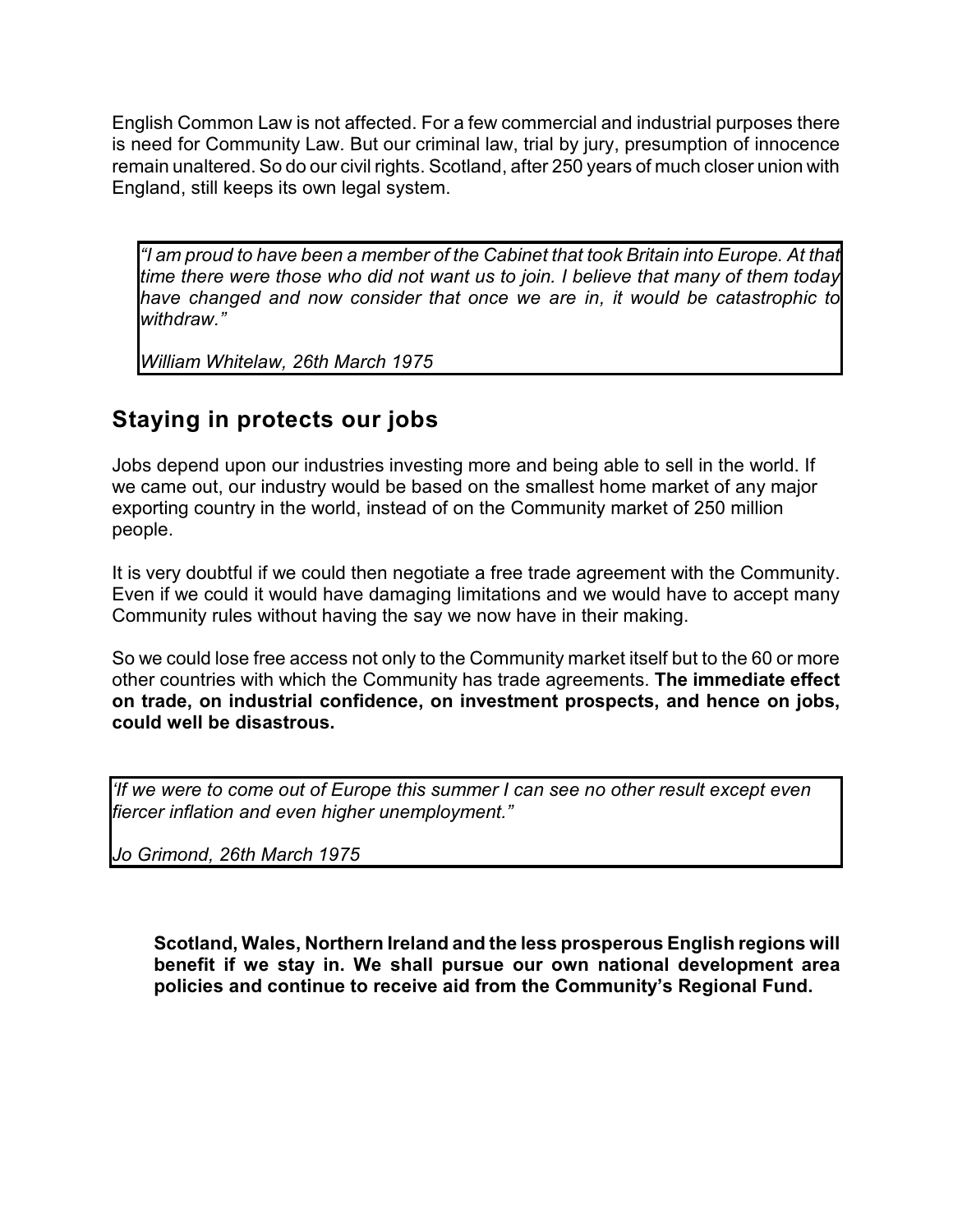# **Secure food at fair prices**

Before we joined the Community everyone feared that membership would mean paying more for our food than if we were outside. This fear has proved wrong. If anything, the Community has saved us money on food in the past two years.

Why? Not just by accident, but because stronger world demand has meant that the days when there were big surpluses of cheap food to be bought around the world have gone, and almost certainly gone for good. Sometimes Community prices may be a little above world prices, sometimes a little below.

**But Britain, as a country which cannot feed itself, will be safer in the Community which is almost self-sufficient in food. Otherwise we may find ourselves standing at the end of a world food queue.**

It also makes sense to grow more of our food. That we can do in the Community, and it's one reason why most British farmers want to stay in.

*"If we left the European Community tomorrow, we could not expect any reduction in the overall cost of our food as a result."*

*Shirley Williams, 27th March 1975*

### **Britain's choice: the alternatives**

- The Community is not perfect. Far from it. It makes mistakes and needs improvement. But that's no reason for contracting out.
- What are the alternatives? Those who want us to come out are deeply divided.
- ! Some want an isolationist Britain with a "siege economy"—controls and rationing.
- ! Some want a Communist Britain—part of the Soviet bloc.
- ! Some want us even closer to the United States than to Europe—but America itself doesn't want that.
- ! Some want us to fall back on the Commonwealth—but the Commonwealth itself doesn't want that.
- Some want us to be half linked to Europe, as part of a free trade area—but the European Community itself doesn't want that.
- So when people say we should leave, ask them what positive way ahead they propose for Britain. You will get some very confusing answers.
- There are also differences amongst those of us who say "stay in". Some of us are Labour, some are Conservative, some are Liberal, some are non-party.
- But we all agree on the fundamental question before us. The safety and prosperity of this country demand that we stay in the European Community. So do our duty to the world and our hope for the new greatness of Britain.